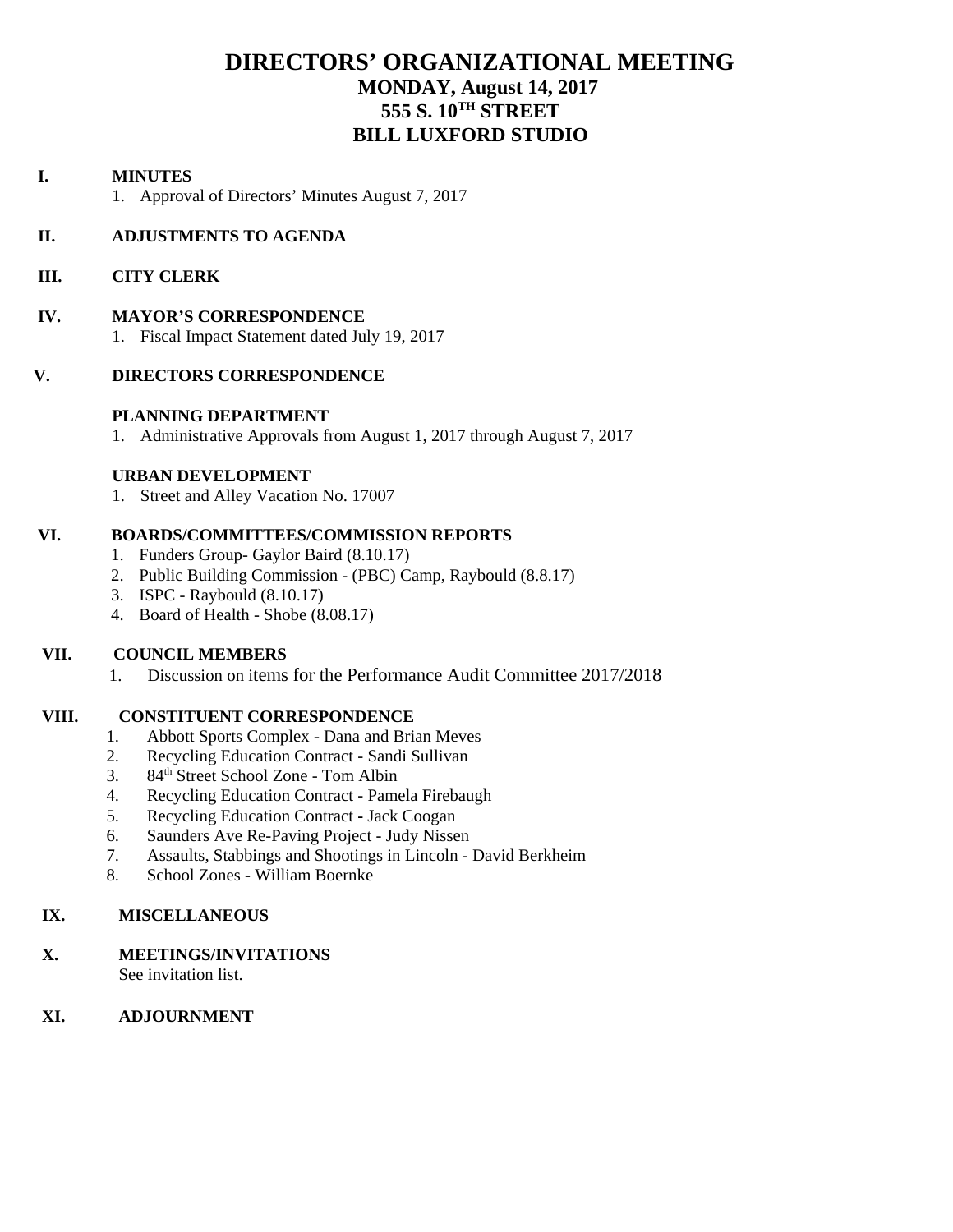# **MINUTES DIRECTORS' MEETING Monday, August 14, 2017**

**Present:** Roy Christensen, Jane Raybould, Cyndi Lamm, Carl Eskridge, Jon Camp, Bennie Shobe, and Leirion Gaylor Baird

**Others Present:** Teresa Meier, City Clerk; Rick Hoppe, Chief of Staff, Mayor's Office. Jeff Kirkpatrick, City Attorney. Other Department Directors' present.

Chair, Roy Christensen opened the meeting at 2:00 p.m.

# **I. MINUTES**

Approval of July 7, 2017 minutes

# **II. ADJUSTMENTS TO AGENDA**

# **III. CITY CLERK**

Under Public Hearing – Resolutions Item 12 there is a Motion to Amend No. 1, Adopt a Substitute Resolution.

Under Public Hearing – Ordinances –  $2<sup>nd</sup>$  Reading Items 13/14, 15 - 18 and 19/20 will be called together.

#### **IV. MAYOR'S OFFICE**

Rick Hoppe, Mayor's Office advised that members from Carson+Co Global are here with us today and are available should any of the Council members have any questions for them regarding item number 12.

Diane Gonzolas reported on City TV and their rebranding effort. A News Release was provided to all Council members detailing where the city channel is on the three cable services. The rebranding effort is to rename the channels to help constituents find the channels better. The citizen information center will also be renamed to City Communications. Council member Camp inquired as to which channel is the sports channel? Diane stated it is now a subset of the education channel which is separate programming that runs on the education channel. Diane also announced, the channel 5 video crew is the recipient of the Robert Furnace Memorial Award presented by the Nebraska State Historical Society, for their long standing work on the State Historical Society Brown Bag Lecture Series.

# **V. BOARDS/COMMITTEES/COMMISSION REPORTS**

# **1. Board of Health (BOH) – Bennie (08.0817)**

Shobe reports this was the first meeting for the new Board of Health Director she gave a nice presentation as to why she is interested in public health. There was also a presentation on homeless population within the City of Lincoln. The homeless population increased during the great recession, it has however dropped down a bit. There was also data provide don how they can intervene into the homeless population and assist homeless individuals into permanent housing. This data shows a 1 in 5 failure rate. They are looking at different ways people can assist with helping the homeless within the City of Lincoln. Currently there is a decline in the homeless population, about the same rate it was in 2006/2007.

Eskridge stated that a few years ago Lincoln started the Homeless Connect program. Dozens of different community providers are available to connect with individuals who are either homeless or near homeless.